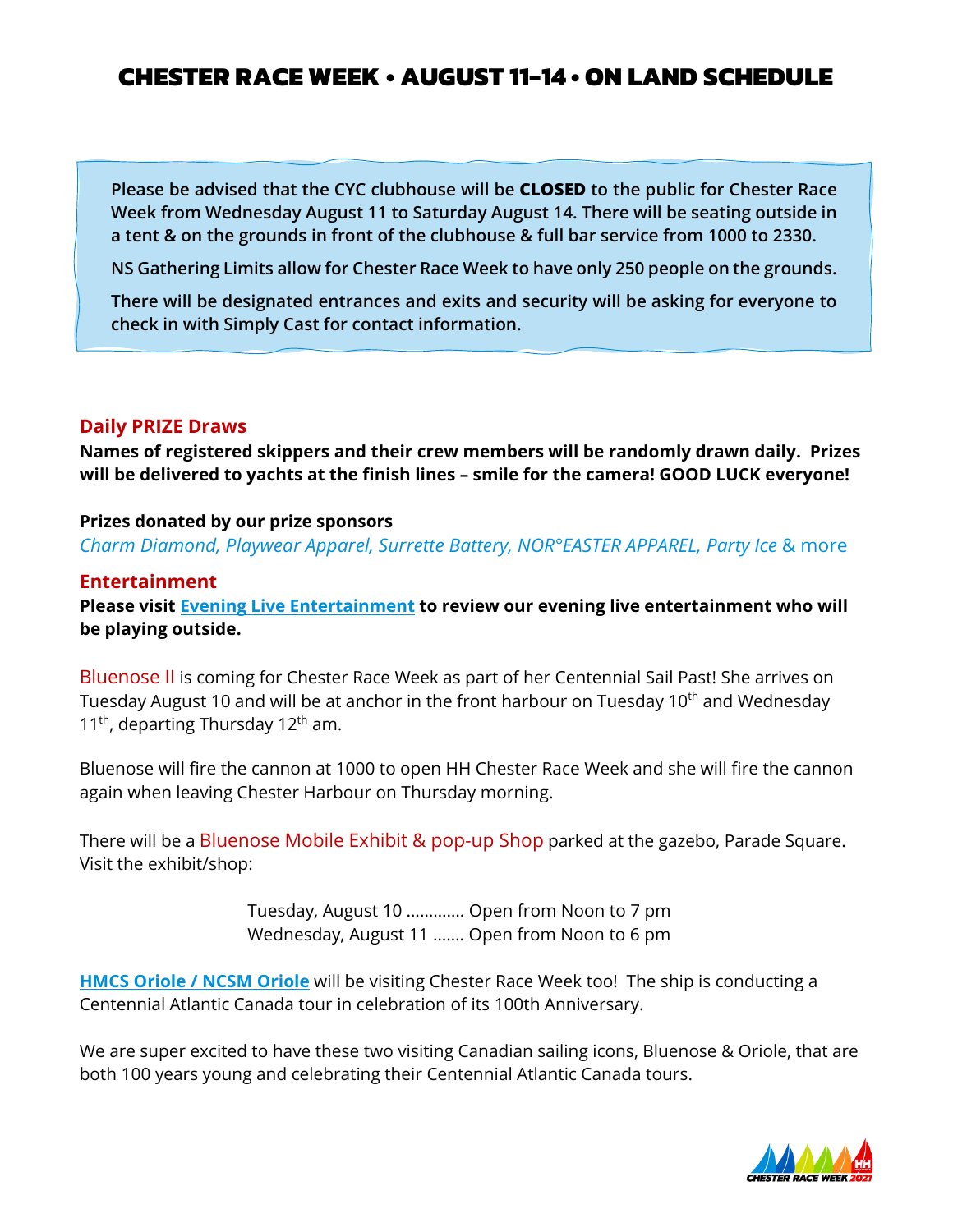## *SOCIAL SCHEDULE*

## **WEDNESDAY, AUGUST 11**

### *KEITHS DAY ► Thank You to our Sponsor Keiths who will be at the club & on the water with some surprises after the racing Wednesday!*

| 0830 – 1100 Complimentary Tim Hortons COFFEE on the deck & Timbits until gone |
|-------------------------------------------------------------------------------|
| 0900 Bar and Beverage ticket Sales Open                                       |
| 1000 Virtual Opening Ceremonies of Chester Race Week on Facebook              |
| 2021                                                                          |
| 1145 Yachts ready for racing                                                  |
| 1600 - 1700 Yachts finishing                                                  |
| 1600 – 2000 Live music on the deck by Shawn Hebb                              |
| 1830 Virtual Award & Prize Presentations for Wednesday — Facebook Live        |
| 2000 - 2300 Live music on the deck by <b>HOPPING PENGUINS!!</b>               |
| 2330 Last Call                                                                |
|                                                                               |

## **THURSDAY, AUGUST 12**

### *GOSLINGS DAY ► Thank You to Sponsor Goslings who will be at the club & on the water with some surprises after the racing Thursday!*

- 0830 1100............ Complimentary Tim Hortons COFFEE on the deck & Timbits until gone
- 0900 0945............ Talks on the Deck with Andreas Josenhans
- 1000........................ Bar and Beverage ticket Sales Open
- 1145........................ Yachts ready for racing
- 1600 1700............ Yachts finishing
- 1700 1800............ GOSLING DAY! Goslings on the grounds with surprises
- 1600 2000............ Live music by Kevin Koloff
- 1830........................ Virtual Award & Prize Presentations for Thursday Facebook Live
- 2000 2300............ Live music on the deck by *HOPPING PENGUINS!!*
- 2330........................ Last Call

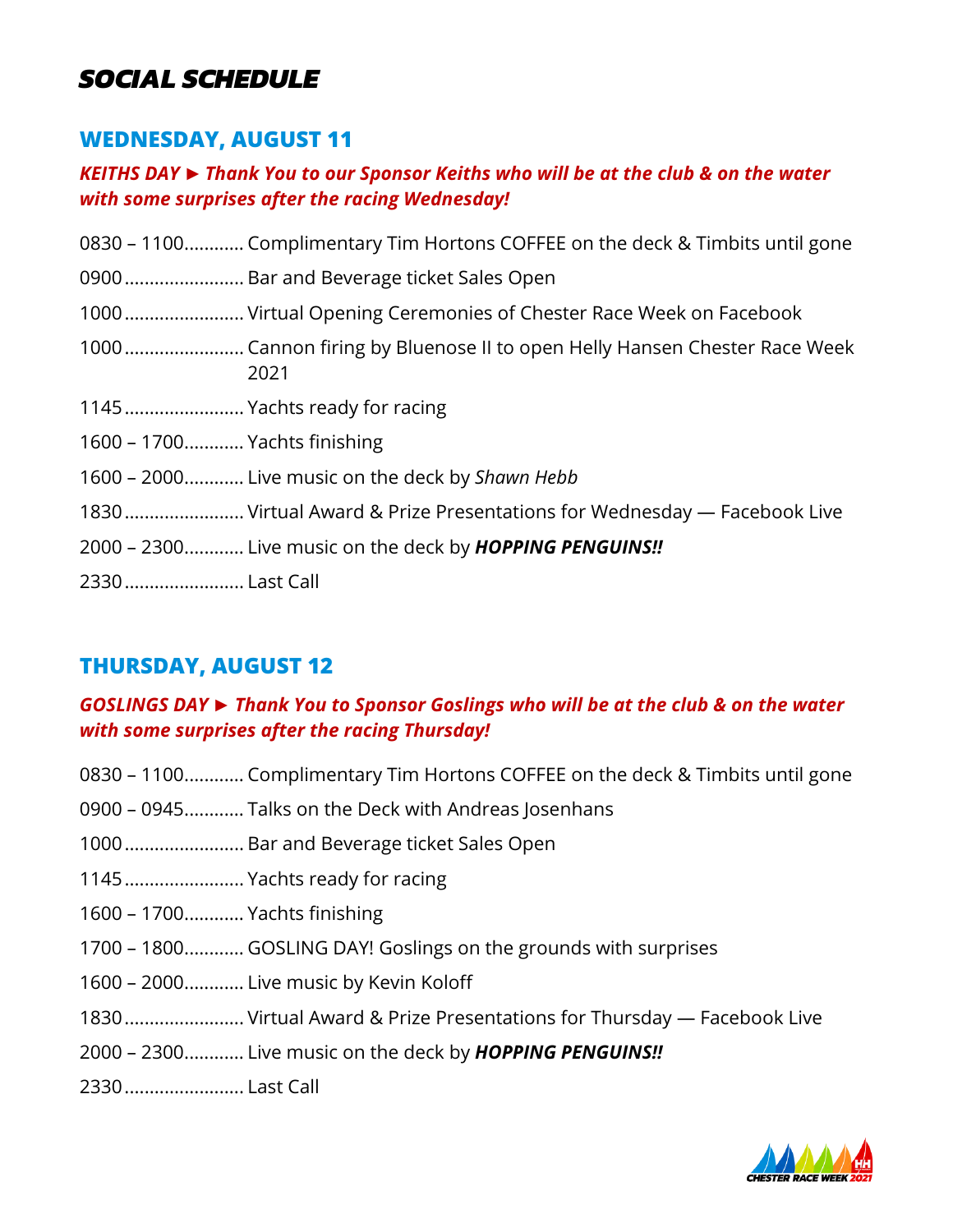## *SOCIAL SCHEDULE*

## **FRIDAY, AUGUST 13**

### *BLUE LOBSTER DAY ► Thank You to Sponsor Blue Lobster Vodka who will be at the club & on the water with some surprises after the racing Friday!*

|                              | 0830 – 1100 Complimentary Tim Hortons COFFEE on the deck & Timbits until gone     |
|------------------------------|-----------------------------------------------------------------------------------|
|                              | 0900 – 0945 Talks on the Deck with Andreas Josenhans                              |
|                              | 1000 Bar and Beverage ticket Sales Open                                           |
|                              | 1145 Yachts ready for racing                                                      |
| 1600 - 1700 Yachts finishing |                                                                                   |
|                              | 1600 - 2000 Blue Lobster Day! Happy Hour pricing Blue Lobster coolers and Vodka   |
|                              | 1600 – 1830 Live music on the Deck by acoustic duo of Tyler Key and Scott Harnish |
|                              | 1830 - 2000  Live music on the deck by Shawn Hebb                                 |
|                              | 1830 Virtual Award presentation                                                   |
|                              | & Draws for Prizes for Friday - Facebook Live                                     |
|                              | 2000 – 2300 Live music on the deck by acoustic duo of Tyler Key and Scott Harnish |
| 2330  Last call              |                                                                                   |

## **SATURDAY, AUGUST 14**

- 0830 1100............ Complimentary Tim Hortons COFFEE on the deck & Timbits until gone
- 1000........................ Bar and Beverage ticket Sales Open
- 1145........................ Yachts ready for racing
- 1600 1700............ Yachts finishing
- 1600 2000............ Live music on the Deck by *Brooklyn Blackmore*
- 1800........................ Virtual Award Presentation for Saturday & OVERALL Facebook Live
- 2000 2300............ Live music by local band *Dark and Stormy*

### *Thank You to sponsor Dormie Workshop who is supplying the Overall Awards to winning yachts! Surprise for the winners!*

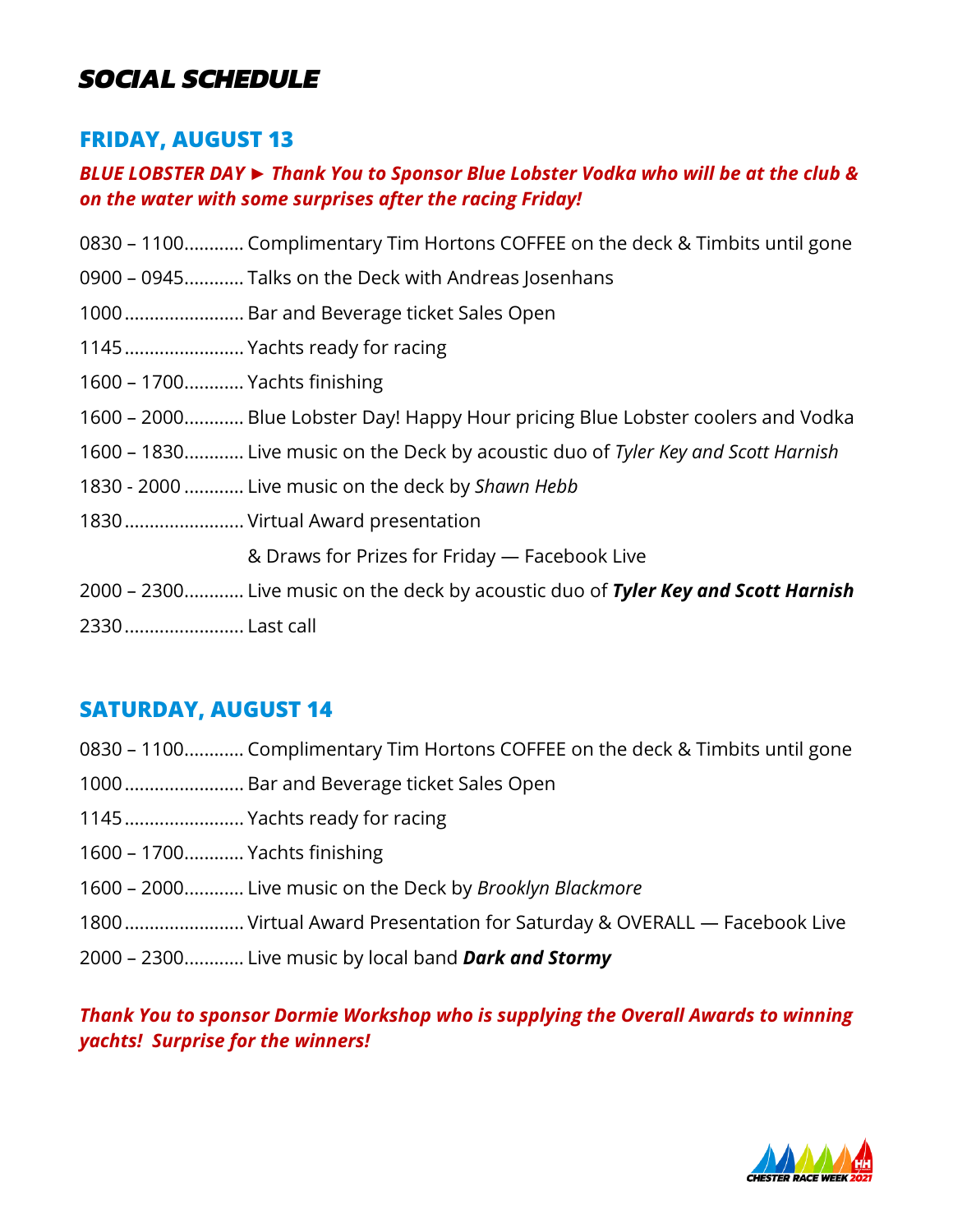# *FOOD AND BEVERAGES*

- ▶ 0830 1100 DAILY Complimentary Tim Hortons COFFEE & Timbits on the Deck
- *Thank You Chester Tim Hortons!*
- Daily Food truck **PURPLE PEOPLE FEEDER** will be on the Chester Yacht Club grounds day and night; Open 1000 – 2300 *►►► Race Weekers: Purple People Feeder will have to-go lunches available to take on the racecourse; Please order ahead for pick up!*
- ► FULL bar service in TENT on the Chester Yacht Club grounds 1000 2130
- $\blacktriangleright$  Ice can be purchased on site
- ▶ Hand washing stations by portable toilets
- Please see COVID-19 protocols posted to Evening Live Entertainment
- *Please use appropriate recycling bags and container*

# *BEVERAGE TICKETS*

- ▶ Ticket window on the clubhouse deck is open from 0900 to 2100 on Wednesday and 1000 to 2300 on Thursday through Saturday.
- ▶ Beverage tickets are \$7.00 for a single beverage and \$32.50 for a book of five,including tax and tip.
- ▶ You must be 19 years of age after 2100
- Chester Race Week t-shirts and caps are available for purchase at the ticket window.

# *CYC EXECUTIVE COMMITTEE*

Commodore David Creighton Rear Commodore Sean Pearce Vice Commodore Jennifer Chandler Treasurer Lara Parsons Past Commodore Thane MacDonald

# *RACE WEEK COMMITTEE*

Principal Race Officer **Daniel Conrod** [hhcrwpro@gmail.com](mailto:hhcrwpro@gmail.com) CRW On-Water Chair Patricia Nelder [crwchair@gmail.com](mailto:crwchair@gmail.com) Sponsorship Jennifer Chandler Registration Manice Anderson Contrasting Communist Communist Communist Communist Communist Communist Communist Communist Communist Communist Communist Communist Communist Communist Communist Communist Communist Communist C Trophies Sue McAlpine Race Equipment Coordinator Patricia Finlay Volunteer Coordinator Land MJ Saffrey

Media Officer The Suzanne Rent [chesterraceweekmedia@gmail.com](mailto:chesterraceweekmedia@gmail.com)

CRW On-Land Chair Kim Johnson [cycmanager@chesteryachtclub.ca](mailto:cycmanager@chesteryachtclub.ca)